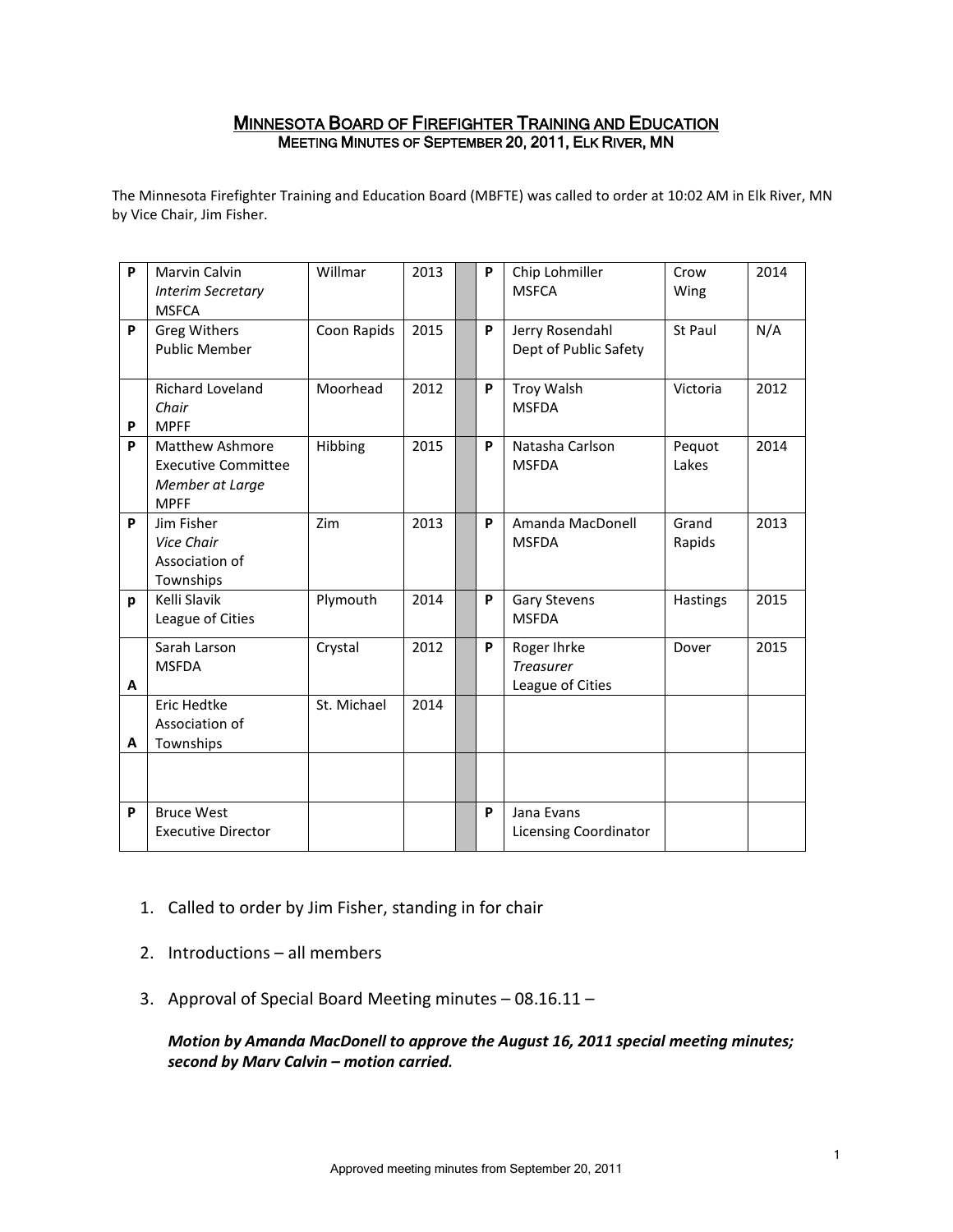4. Officers Reports:

Chair – Rick Loveland – no report Vice Chair – Jim Fisher – no report

Treasurer – Roger Ihrke –

a. Reviewed FY 2012 financials, discussion followed

b. Motion to approve – Kelli Slavik; seconded by Troy Walsh, motion carried. Secretary – vacant

- 5. Correspondence none
- 6. Reports:

Executive Director (Bruce West)–

- Transition has gone very well; enjoying the executive director position, likes being face of the board, appreciates all help from board
	- o Has been attending county fire chiefs meetings; regional fire meetings; Southwest Regional was a well attended with Presentations from Southwest Chemical Assessment Team; MN Fire Service Memorial Foundation
- Working with DPS and the transition to St Paul has been very good
- Award letters out 09/01/11 as requested by the board
	- o Thanks to Roger Ihrke for his time making sure the financial numbers were in order and the training reimbursement amount was correct
	- o 790 letters/awards were sent to fire departments; Many departments are thanking board for the training reimbursement funds
- Bruce has advised departments to submit their Reimbursement process paperwork throughout the year instead of at the end of the fiscal year, so there's not a big influx of reimbursement requests at the end of June 2012

Executive Committee, Rick Loveland – no report

Legislative committee, Rick Loveland - no report

Licensure committee, Hedtke – absent; report from Licensing Coordinator, Jana Evans

- Database now to 4541
- Cards mailed out to 3900
- Mailing of license cards continuing
- Report detailing full-time firefighter numbers was handed out
- Discussion about requirements for license renewal
	- o A question was raised about firefighters who were "grandfathered" prior to June 30, 2011 and if they have to complete and be "certified firefighter 2" in order to renew their current license. A "grandfathered" firefighter does not have to have IFSAC Firefighter 2 certification to renew their license, but their fire chief must sign-off on verification of the 72 hours of continuing education on the license renewal application
- Jerry Rosendahl commended staff about info getting out to firefighters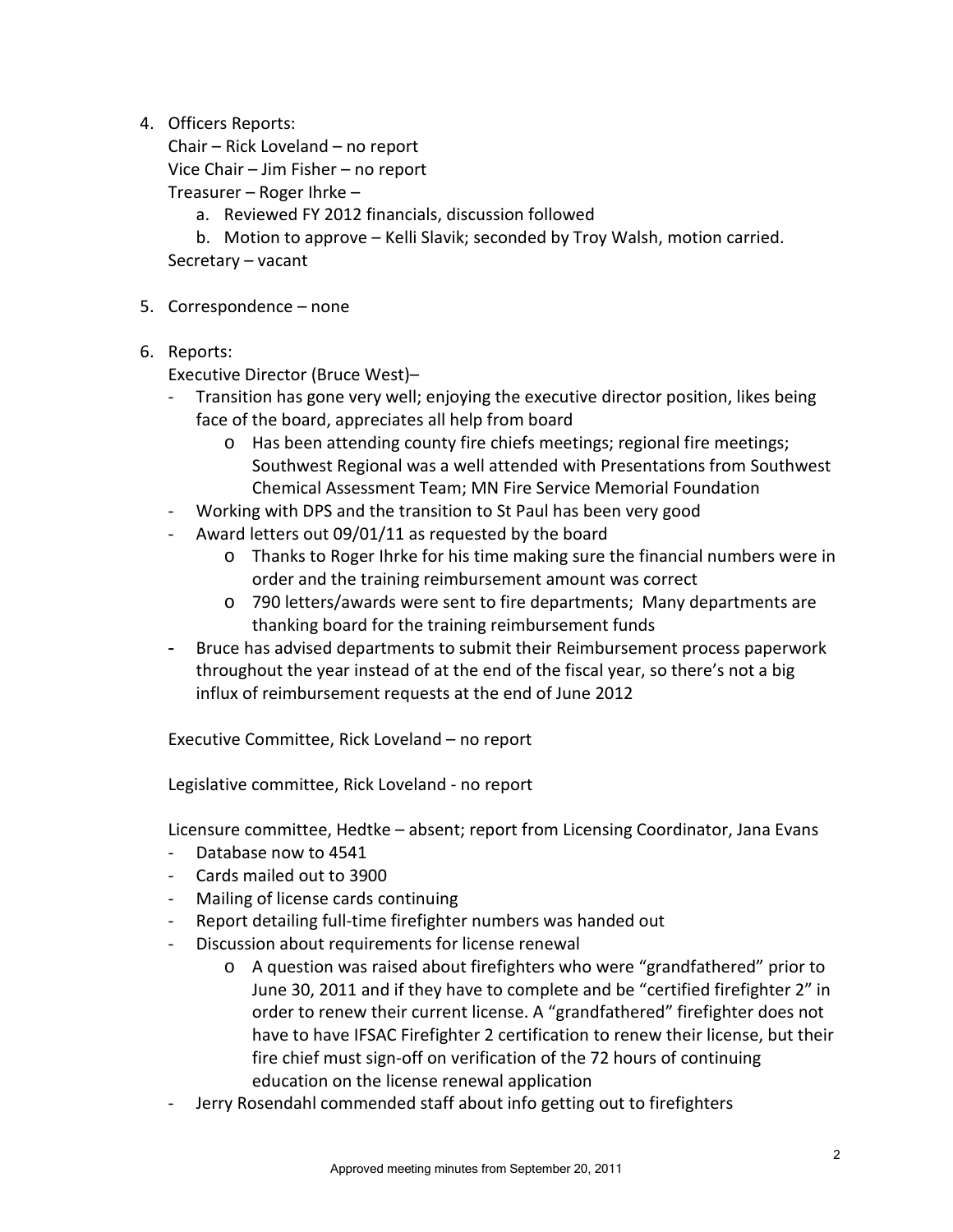- Rick added that the consistent message to firefighters is nice to have

Training Committee – Matt Ashmore, Chair

- Informal Solicitation went out and was posted in the State Registry on September 12, 2011; many changes were made to the Informal Solicitation by the training committee members;
	- o This is actually an informal solicitation, rather than an RFP, as the expense is less than \$50 thousand
- Informal Solicitations are due by 10/10/11 in to the MBFTE office in St Paul; The training committee will review all submitted proposals and provide a complete summary at the full board meeting on November 15, 2011
- Requests for a copy of the Informal Solicitation has been received and the information has been sent to 6 vendors
	- o Have received some questions back
	- o Curriculum must be developed and all work must be done by 06/30/12
- \$150k available for training, conferences
- 7. Unfinished business
	- a. Office move to St. Paul update Bruce West
	- b. Copy machine still in place in Elk River office; Bruce West has been in contact with Canon to see about getting it removed, the contract was cancelled effective August 31, 2011
- 8. New Business

Bruce West –

- a. Round 4 reimbursement award letters have gone out Rick Loveland only got a few complaints about reimbursement amounts Bruce West – 34 depts did not report/provide rosters Jerry Rosendahl suggested the legislative committee might want to get this info out to people
	- o suggested reporting the fire safety account and publish that every dept received training dollars
		- **nay be** a news release that every fire dept is eligible for training dollars
	- o Bruce West will see about producing a report to send to legislative districts/legislators to publicize the monies awarded
		- Gary Stevens suggested a stack of letters is better than summary
		- Kelli Slavik suggested providing a summary with breakdown
			- "Here's what they could have gotten…"
- b. Annual planning session facilitator discussion Lt Colonel Matt Langer – MN State Patrol is avail on 11/15; The work session and board meeting is scheduled for 9 am till 3 pm at Elk River EOC training room(downstairs), 13073 Orono Parkway, Elk River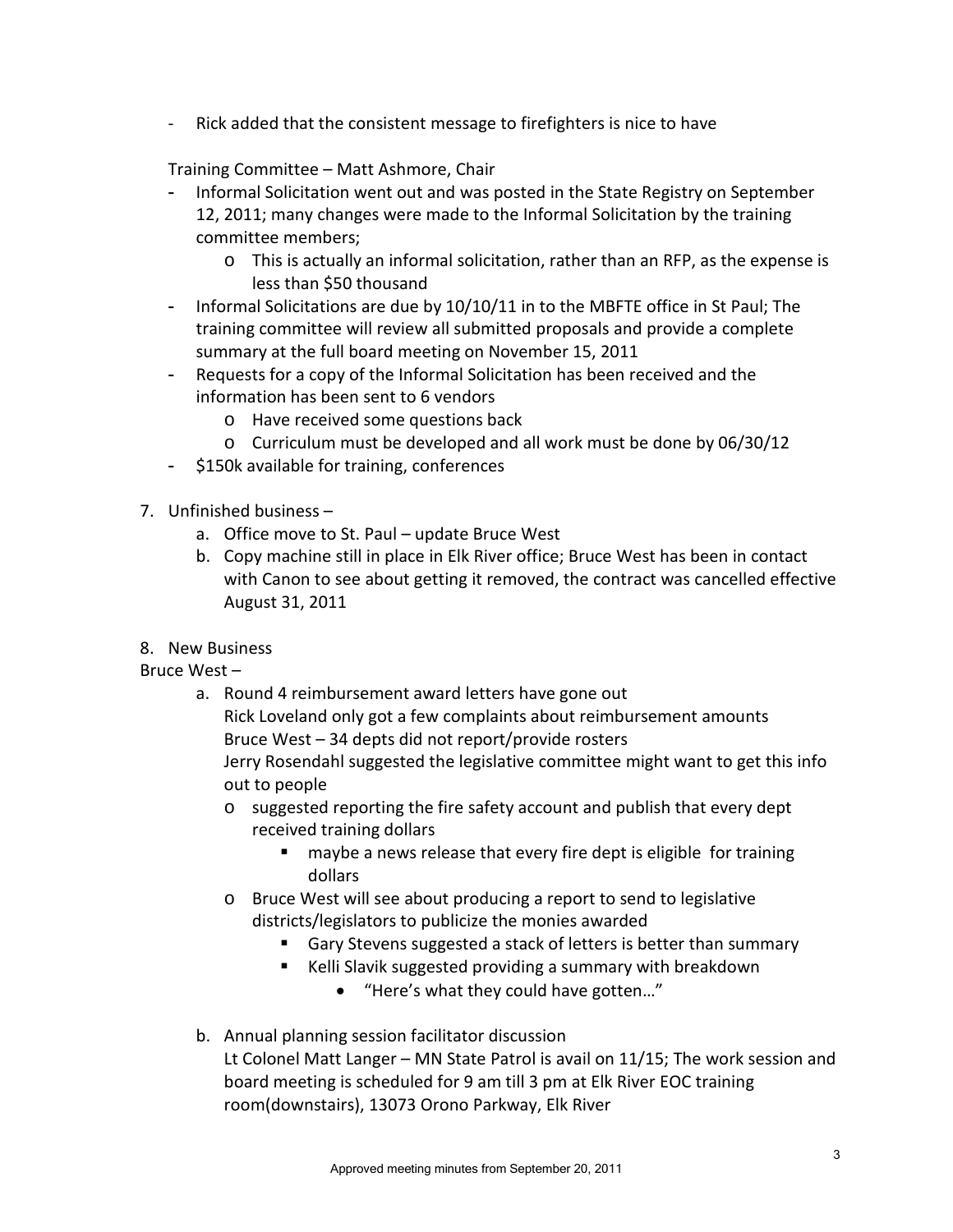- c. Board appointments secretary position Appointed interim secretary – Marv Calvin volunteered and Chair Rick Loveland appointed him to fill the term until January 2012
- d. Requesting/suggesting additional hours for Jana
	- o She will be picking up other duties as assigned by the executive director (drafting of agendas, minutes, meeting coordination etc)
	- o Will be big help to Bruce West
	- o DPS will allow up to 30/hrs a week

### *Motion by Matt Ashmore, seconded by Jim Fisher – motion carried*

- e. Telecommuting for MBFTE staff
	- o Issue being brought to board for info purposes/discussion
	- o Marv Calvin initially brought it forward to allow flexibility for the positions; increased productivity
	- o Recommended cell phone for licensing coordinator
		- Greg Withers objected to cell for budget purposes
		- **Approved to adjust hours and telecommute with no cell phone**
		- Jerry Rosendahl suggested having Scott Radke, DPS IT help set up Jana's computer to get VoIP messages to state laptop instead of cell phone
- f. Compliance Examiner position
	- o Bruce West requesting board approval to move forward
		- **Bruce West states an examiner is needed to provide oversight and** education to fire departments; recommending 24 hrs week
		- He has contacted Neil Melton of POST Board and they are meeting to discuss the compliance examiner position at the POST Board
		- Examiner would travel around Minnesota to review documentation of classes/training records to compare with rosters of training classes
		- The examiner would also review fire service classes taught to "audit" curriculum for consistency around the state
	- o Discussion took place about the position;

## *Jerry Rosendahl made motion to table the discussion until after Bruce West meets with POST; seconded by Jim Fisher – motion carried*

#### Other new business

Gary Stevens – reimbursement application procedure for Round 5

- Will it be discussed again? Will there be time to change procedure/application?
	- o Rick Loveland stated that it will be discussed at the January 17, 2012 board meeting; as it needs to be ready by July 2012